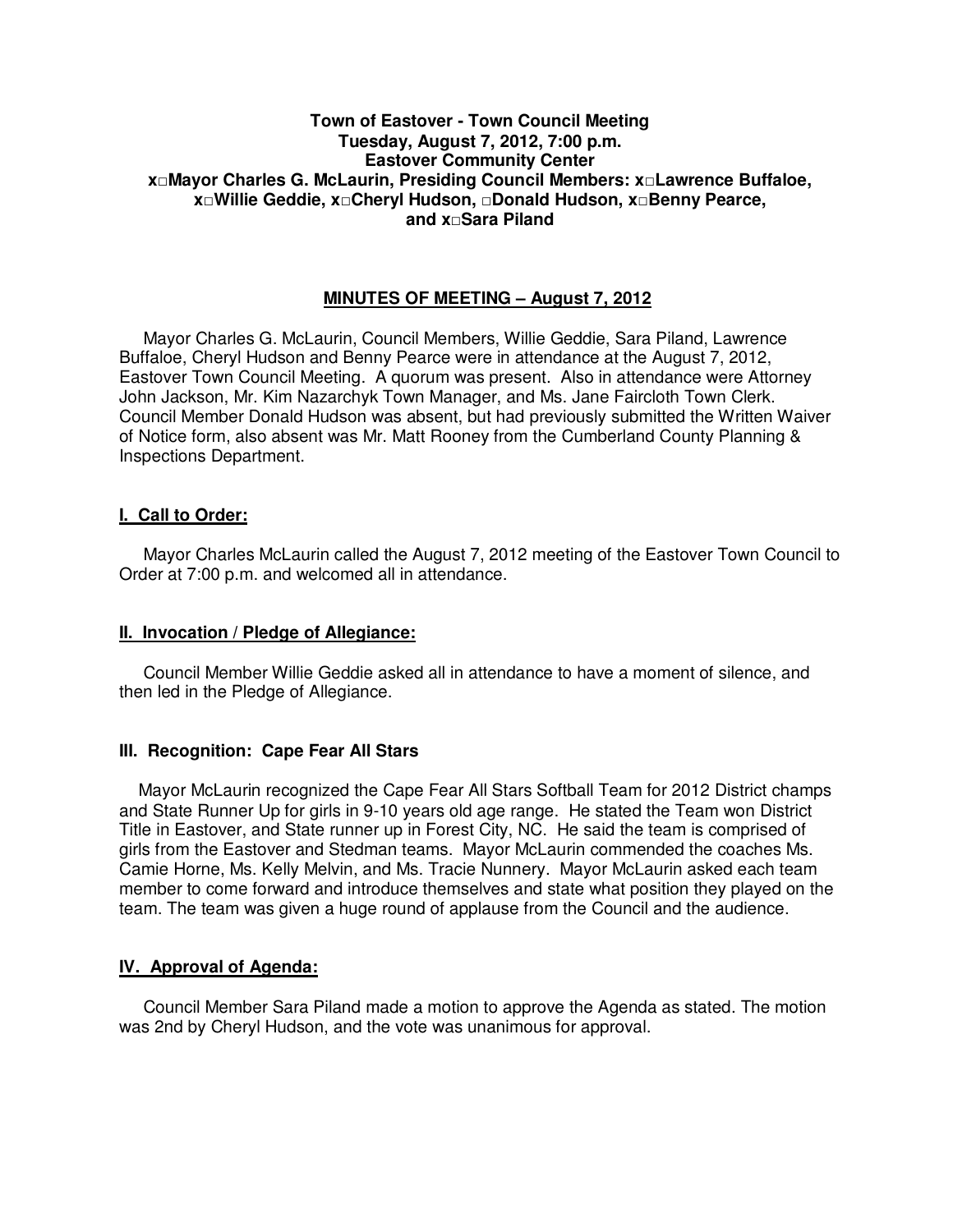## **V. Consent Agenda:**

- 1. Consider approval of the July 3, 2012 Town Council Minutes.
- 2. Consider approval of the June 30, 2012 Financial Report.

Council Member Lawrence Buffaloe made a motion to approve the Consent Agenda as presented. The motion was 2<sup>nd</sup> by Council Member Benny Pearce, and the vote was unanimous for approval.

# **VI. Discussion Agenda:**

## **Agenda Item #1:**

## **Briefing by Mr. Morgan Johnson, Chairman Eastover Sanitary District (ESD).**

Mr. Johnson stated the Dunn water line is progressing well completion will be by September 2012 or possibly sooner and in use. Mayor McLaurin asked Mr. Johnson if Eastover Sanitary District (ESD) were going to expand the ESD Board from 3 Board Members, to possibly 5 Board Members. Mr. Johnson stated the ESD Board will consider that in January 2013.

## **Agenda Item #2:**

## **Briefing by Mr. Danny Matthews, Eastover Fire Department (EFD).**

 Mr. Matthews stated that the EFD has 39 members and salaries are excessive over the operating budget. He stated that they have heavy rescue, rescue personnel and the Ladies Auxiliary. He stated that 36 minutes of training per year is required. He said that the EFD made 894 calls this year of which 392 were Eastover, 302 were emergency codes. He told the Council that the EFD is staffed 24 hours per day with an EMT and driver operator at night. Mr. Matthews stated that the EFD is trying to get their ISO qualification, and may come back to the Town and ask for financial assistance. He stated that they demonstrated and train over 400 school kids and day cares. Mayor McLaurin asked if the EFD gets any reimbursement for I-95 from the county. Mr. Matthews stated the only reimbursement they get is when Hazard Equipment is call in to the accident scene on I-95.

## **Agenda Item #3:**

 **CASE NO. P12-37: REZONIING OF 24.783+/- ACRES FROM A1 AGRICULTURAL AND C(P) PLANNED COMMERCIAL TO C2(P) PLANNED SERVICER AND RETAIL OR TO A MORE RESTRICTIVE ZONING DISTRICT; LOCATED AT 3435 MURPHY ROAD AND NORTHEAST OF SR 1832 (MURPHY ROAD), SOUTHWEST OF I-95; SUBMITTED BY SANDRA F. AUTRY, MARY J. SWANN, SHARON A. PENNY AND MARSHA D. AUTRY AS THE MARGARET MURPHY AUTRY HEIRS (OWNERS AND JAMES SHERRILL, REMAX HOMEOWNERS LTD. (EASTOVER)**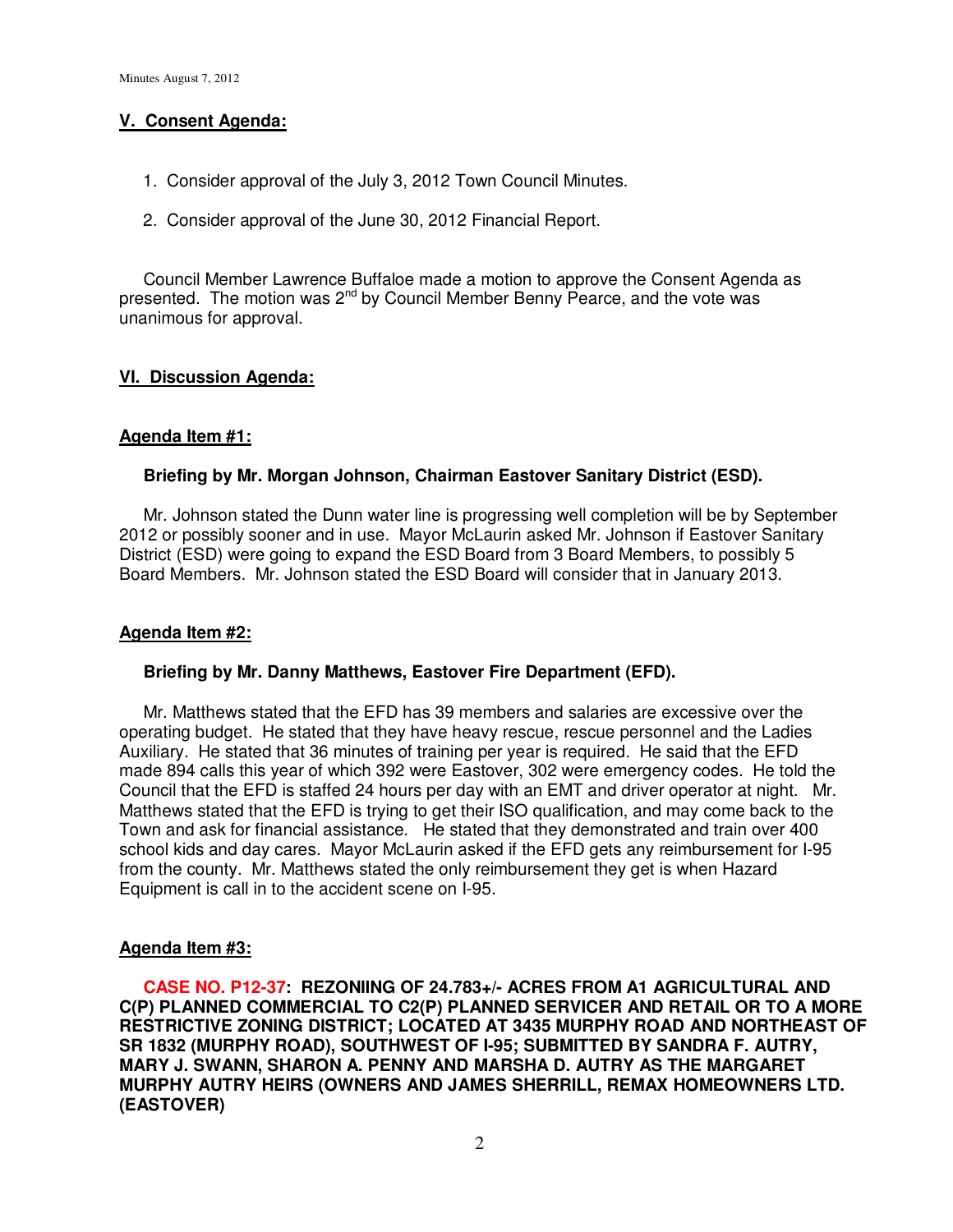Mayor McLaurin asked for a motion to **defer Case No. P12-37 to September 4, 2012** Town Council Meeting.

 Council Member Sara Piland made a motion to defer Case No. P12-37 to the September 4, 2012, Town Council Meeting. The motion was  $2^{nd}$  by Council Member Cheryl Hudson. The vote was unanimous in favor of the motion.

#### **Agenda Item #4:**

### **Discuss Internet Café Taxing.**

 Mr. Nazarchyk stated that Hope Mills and Fayetteville tax Internet Café's. The fines they charge are \$4,500 License Fee and \$2,500 per terminal. He stated that Stedman charges \$1,000 for the Privilege License and \$500 per machine. He stated that a Special Privilege License is required. These type businesses are moving from these Towns and moving out our way to avoid the high fees imposed on them. Attorney Jackson stated that these funds are revenue to the Town. He stated that we need a Privilege Tax Ordinance, could be a one page Ordinance. He stated that he and Mr. Nazarchyk would get together and have one to present at the next Town Council Meeting.

Council Member Cheryl Hudson made a motion to have a Privilege License Ordinance and a Gaming Ordinance prepared and have a work shop and provide the Council with an example. Council Member Sara Piland 2<sup>nd</sup> the motion. The vote was unanimous in favor of the motion.

#### **Agenda Item #5:**

#### **Discuss creation of "Board of Adjustment" for the Town of Eastover.**

Council Member Sara Piland asked Attorney Jackson if the Board of Adjustments could be the same people as on the Town Council. She stated that Eastover does not want to be under Cumberland County Board of Adjustment, as we know more what we need than they do. She stated that the Board of Adjustment members should think like the Town Council Members. Council Members Sara Piland and Benny Pearce stated that they wanted a Resolution taking Eastover out from under the County.

 Attorney Jackson stated that Ms. Pattie Speicer from the Cumberland County Planning & Inspections Department has almost completed a new Town Ordinance and can be written into the Ordinance. Attorney Jackson stated that the Board of Adjustments is an Agency, and they would need to know Zoning Laws and Quasi Judicial Laws and must be able to separate your thinking. Some schooling would be required. Attorney Jackson stated that Eastover can create its own Board of Adjustments.

 Council Member Lawrence Buffaloe made a motion for the Town Manager and Attorney Jackson to inform the County, and have the County Ordinance amended to reflect that Eastover will serve as its own Board of Adjustments, and requested that an Ordinance and a Resolution of adoption be created by the Town Manager to create the Board of Adjustments.

The motion was 2<sup>nd</sup> by Council Member Sara Piland. The vote was unanimous in favor of the motion.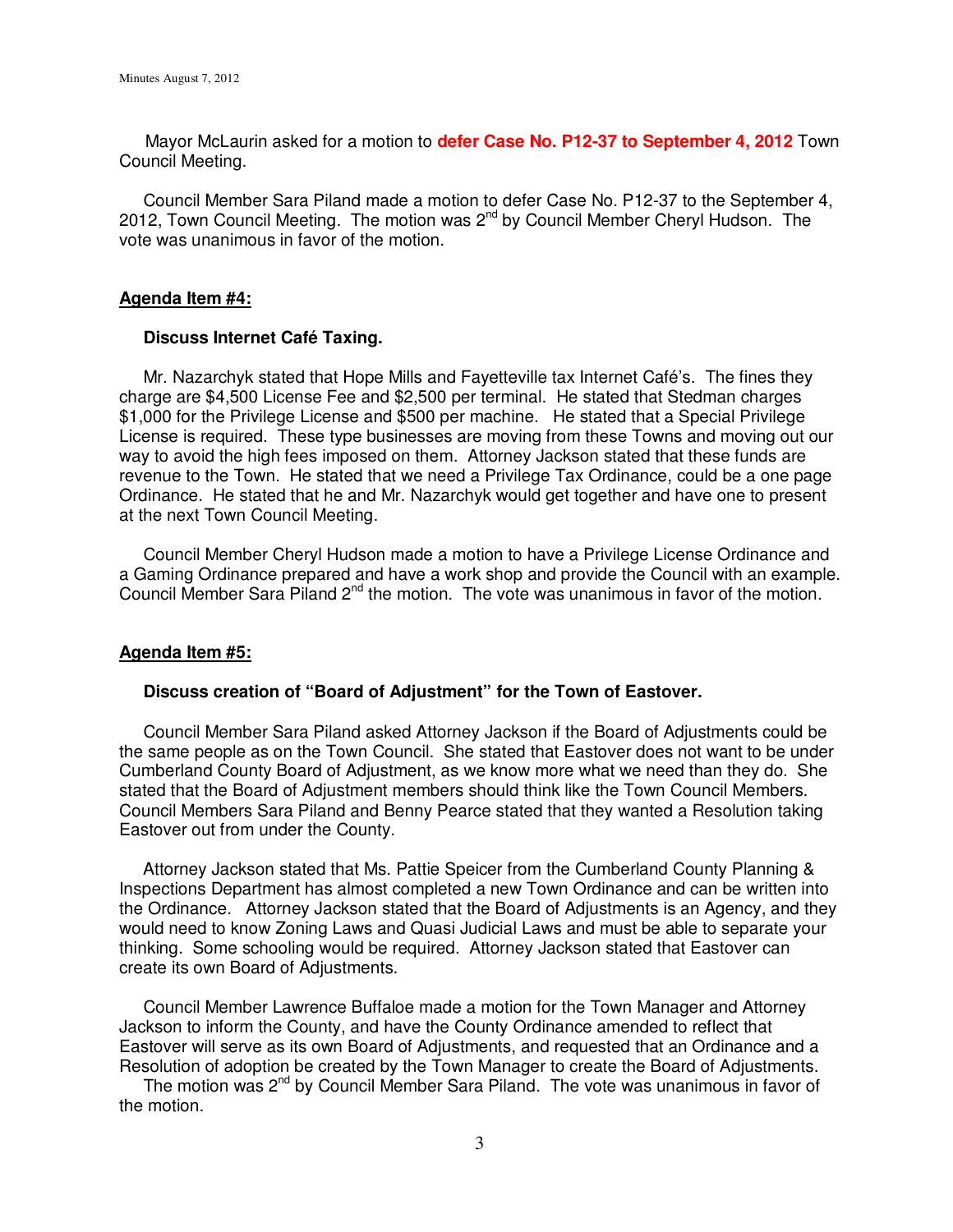### **Agenda Item #6:**

#### **Discuss new actions by Fayetteville Metropolitan Planning Organization (FAMPO).**

 Mr. Nazarchyk stated that the Fayetteville Area Metropolitan Planning Organization (FAMPO) develops the areas transportation needs in our area. He stated that Eastover has no representation on this Committee. He stated that he has sent FAMPO a letter stating that Eastover wants to be in on the decisions.

#### **Agenda Item #7:**

#### **Discuss Music License Agreement.**

 Mr. Nazarchyk stated that the Town of Eastover needs to purchase a Music License Agreement for events we have in the Town (i.e. Heritage Day, Movie Night, etc.). He stated that the License Agreement will cost \$332.00 per year. This license is required under the copyright laws.

 Council Member Benny Pearce made a motion to purchase the Music license Agreement and for it to be included in the annual budget. A  $2^{nd}$  was made by Council Member Cheryl Hudson. The vote was unanimous in favor of the motion.

### **VII. RECEIVE MAYOR'S UPDATE.**

 Mayor McLaurin stated that the City/County Appearance Commission awarded Eastover's Talley Woodland Park the award for the "Best Restoration of Historical Property" at their annual event.

 Mayor McLaurin stated that Mr. Kinlaw from the Cumberland County School System has agreed to sell the Park property 2.1 acres of land, less a 25 foot buffer zone for the Armstrong School at a price of \$6,000.

 Mayor McLaurin stated that the Eastover Civic Club is sponsoring a "Beach Music Festival" featuring the "Carolina Breakers", on September 6, 2012 from 6:30 p.m. to 9:00 p.m. at the Eastover Community Center. There will be free hot dogs and drinks. The Eastover Sanitary District is providing free water for the event. He stated that everyone should bring their lawn chairs, as the Eastover community is invited.

 Mayor McLaurin stated that Sheriff Butler will attend the Eastover Community Watch Meeting on Monday August 13, 2012 at the Community Center. Free hotdogs and drinks will be provided, and all are welcome.

#### **VIII. RECEIVE TOWN COUNCIL UPDATE.**

 Council Member Cheryl Hudson stated that the Town Hall had been painted, new doors, and the roof fixed. She stated it looks very nice.